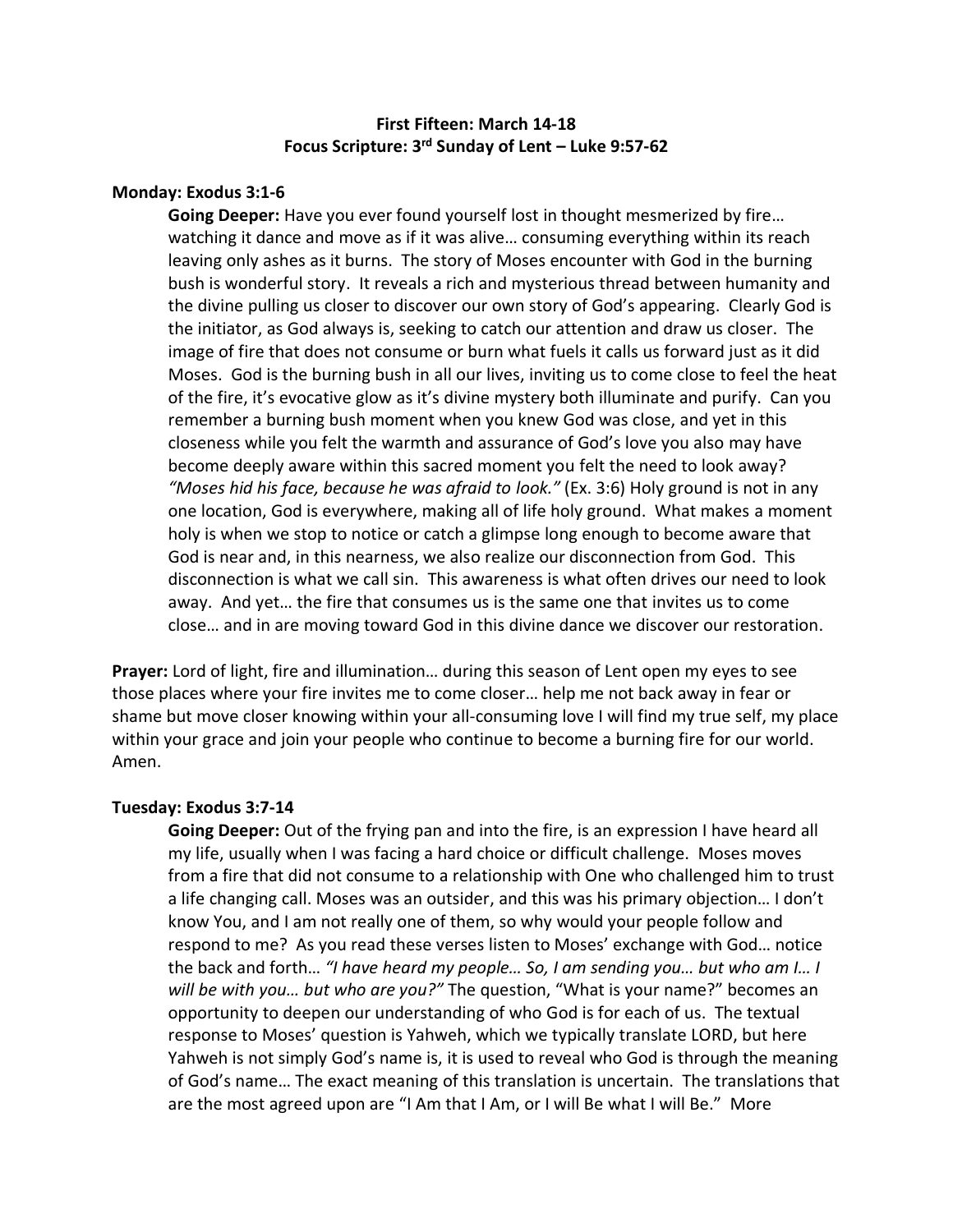succinctly in my words… I Am is the One who causes all things to be. I wonder if you can put yourself in to this story, listening to this exchange between God and Moses… what do you hear God saying to you? What do you need to hold on to… what are you called to release as you allow the fire that is God to both draw you closer, while also consuming you so you can respond to the One who calls and sends us all.

**Prayer:** My infinite, mysterious God, you who is both the beginning as well as ending of all there is to be… help me see myself not as a small and insignificant aspect of you plan, but as one who is called to go where I dared not dream, to reach out to people and in places I did not think were open to me. Open my heart so I am respond your call and fulfill my dreams. Amen.

### **Wednesday: Psalm 19:1-6**

**Going Deeper:** Take time today to notice where and when you experience the voice of God. As this Davidic Psalm reminds us… *"The heavens declare the glory of God; the skies proclaim the work of God's hands."* (Ps. 19:1 – NIV) God's voice is not something we hear; but it is something we can experience. God's voice, or our experience of God's voice penetrates through our distractedness calling us to look up, or look down, or simply look around. When we finally allow ourselves to be still long enough to hear it, the silence is breath-taking! The images used by the psalmist that reveal the voice of God are from nature. The heavens declare, the skies proclaim, although there is no utterance, and no words are used… nonetheless their voice carries God's message to the end of the earth. I encourage you to notice the beauty around you so easily witnessed this time of year, but don't stop there. Notice where and when you feel the wordless pull of God in those places we typically don't think of as "burning bush" moments… in the car, while standing in line, or back among one another with our faces now uncovered. Listen for what is stirred within you, what passions arise, where your do your thoughts move within these moments… and most importantly do you sense a specific guidance or direction you have needed? *"His rising-place is at one end of heaven, and his circuit reaches the other; nothing escapes his heat."* (Psalm 19:6 – TANAKH Translation) These words remind us that God is available to us, God is constantly revealing to us all that is needed from us is to simply look up, notice and be present… and in doing so we will be changed.

**Prayer:** Lord of life and restoration, our world is beginning to bloom. It reminds us that change is near, a change of season, a warming of the air around us… use these changes to grab our attention, cutting through our distractedness… helping us to see this new life you bring into your world not only around us, but within us as well. Amen.

## **Thursday: Psalm 19:7-14**

**Going Deeper:** Whether the word is *"law, statutes, precepts, commands, or ordinances"*  (NIV) the psalmist wants us to know God's leading and direction lead us to restoration, wisdom, joy, and the opening of our eyes. Theses teachings of God to which the psalmist refers most likely are Shema, as well as the "Law" delivered by Moses. The word Shema means "listen" it is the opening word of Deuteronomy 6:4-5 where the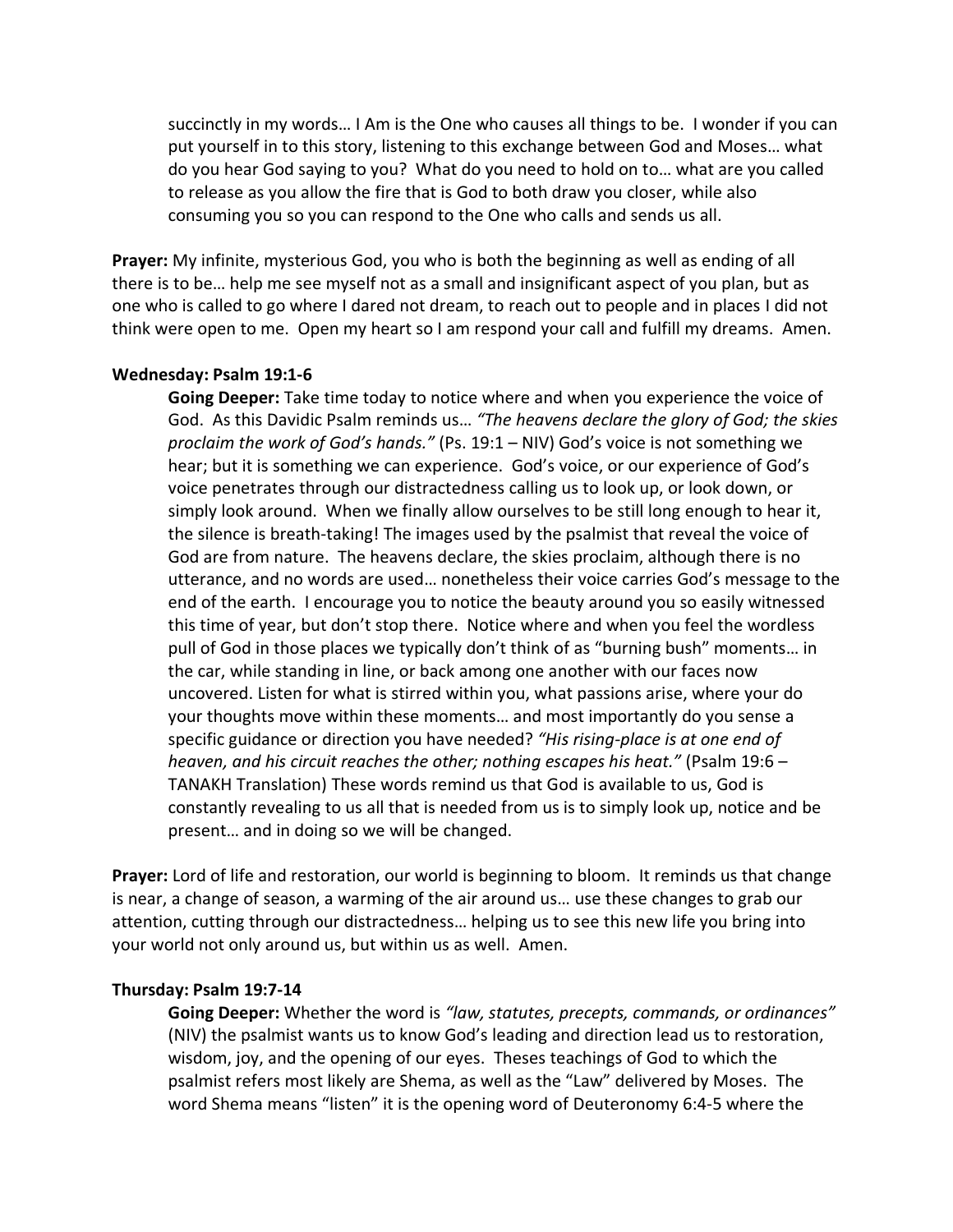people of God are called to love God with all our heart, being and strength. These verses were and are to be used by God's people to help focus and guide our lives. The decalogue or ten commandments which are found in Exodus 20, as well as Deuteronomy 5 rather than being restrictive were meant to be life giving in their instruction. The writer of Psalm 19 calls us to see the congruent message within our natural world as it reveals God's abundance and blessing and the spoken and written word of God as we have transcribed it from our experience. God's revelation is consistently life giving whether it is declared from nature or from God's Spirit as we listen to the message of our scriptures. This happens if and when we are undistracted and aware. And when we are not, there is grace… *"Clear me of any unknown sin and save your servant from willful sins. Don't let them rule me."* (Psalm 19:12b-13a – CEB) The Psalmist asks… *"Can anyone know what they've accidently done wrong?"* in Ps 19:12a, although I wonder if the implied meaning of this question is not asked as a way to direct us back to the teachings of God, both spoken and unspoken… as for me I consider Jesus' words of instruction we know as the "golden rule" as a good place to begin if I am seeking to live intentionally. (Matthew 7:12)

**Prayer:** Lord, you call us to consider what we do to others, choosing to treat them the way we would want to be treated, to respond to others the way we want people to respond to us… and in living this way we fulfill the essence of all we are called to be. It seems so simple and yet I know it requires much from me, my heart given to you, my focus upon the needs of others, your blessings which are on display ever where I look. Hear my prayer O Lord, amen.

### **Friday: John 1:35-39**

**Going Deeper:** News of something new, and exciting travels fast. When we have had a great experience, we want to share it with others, often encouraging them to go check it out, whether it is a restaurant, movie, or book. That is also the invitation of discipleship… simply "Come and see." When Jesus realizes he is being followed he asks the obvious question, "What are you looking for?" But this question has a double meaning, not only why are you following me, but is there something more you need and are wondering where to find it. These followers' response tells us they heard Jesus' question as a call to something more. In asking, "where are you staying," they weren't curious about where Jesus lived, they were seeking an invitation to come closer. It is said first century Rabbis often encouraged their disciples to follow them so closely they would be covered in the dust of their Rabbi's feet. In this call the Rabbi was challenging them to become pay attention, to follow with intention, and in doing so they would become so completely familiar with their Rabbi's teaching, their ways of seeing, hearing, and living in our world, that they could then take on the Rabbi's message and make it their own… reflecting everything that they had been taught through their own lives. As we come to the close of the second week of Lent how is it going? What challenges have arisen, or new awareness has begun to open for you as you have taken time to focus of God's call during this season. We are all followers, and Jesus' invitation to "Come and see" is ongoing, it is an open invitation to learn, to grow and become more deeply aware as we are covered in his dust.